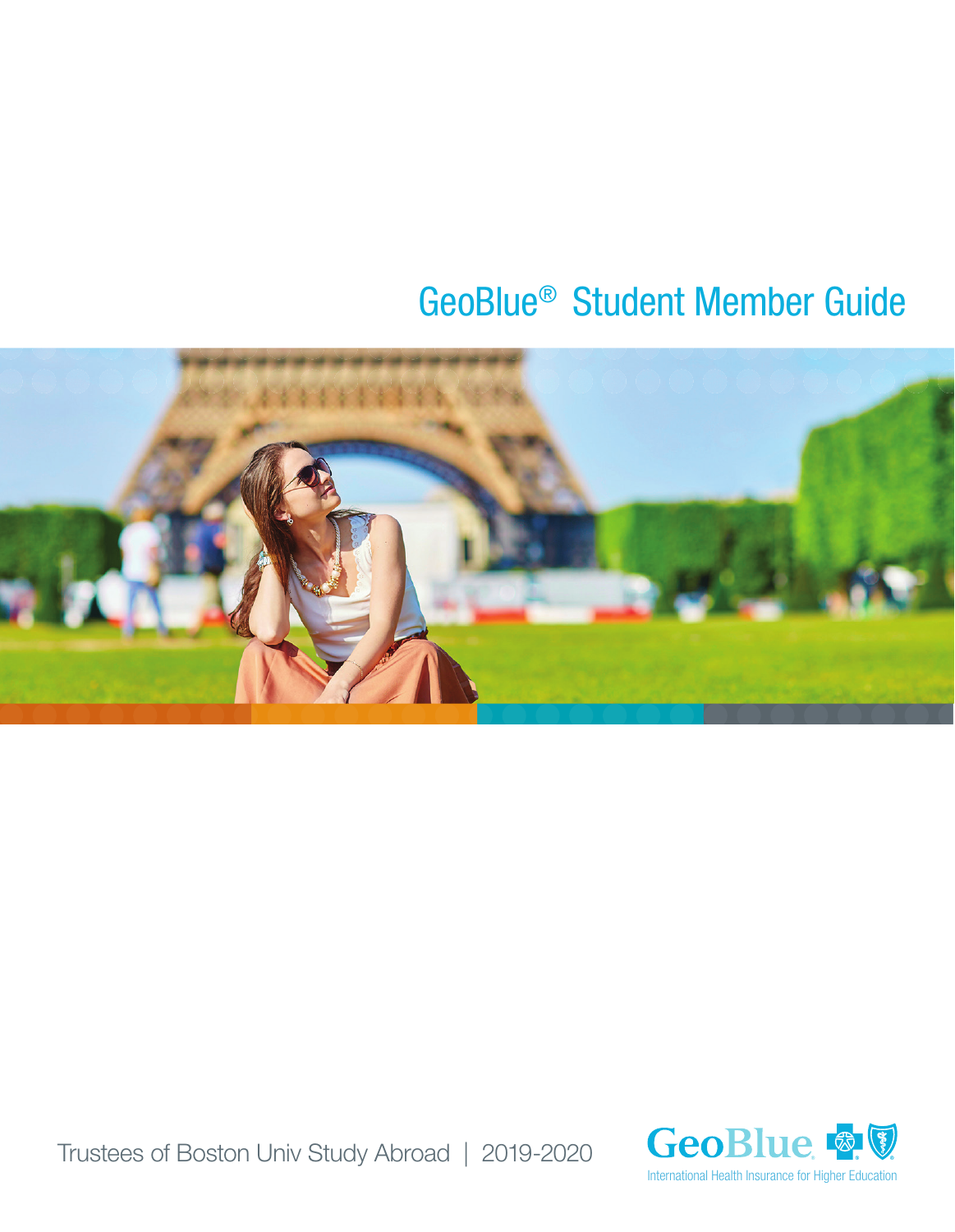# Your Guide to GeoBlue®

*Welcome to GeoBlue, a program designed to keep you safe and healthy throughout your journey. Your GeoBlue® health insurance plan provides you access to global medical expertise with responsive, multi-channel service. Download our app or register online to learn about the extra care you receive when you travel with GeoBlue.*



# Getting Started

*Important plan information and health tools*



# Getting Care *How to get care when you are abroad*



Accessing Self-Service Tools *Convenient online and mobile tools*



Submitting a Claim *File a claim for reimbursement* 



Reviewing Plan Benefits *What is covered by your plan?*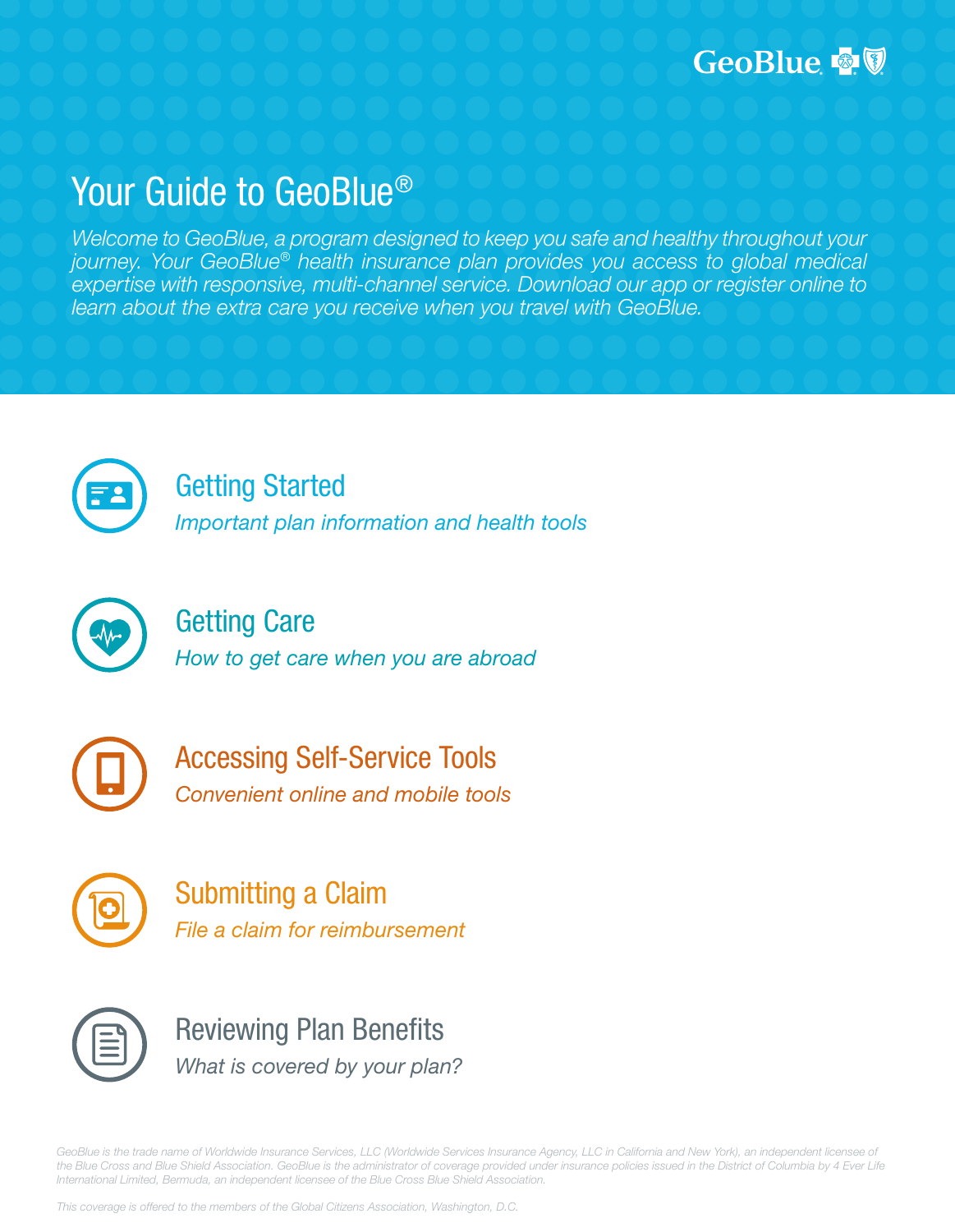

# Download the GeoBlue app to register

Download our app from the Apple, Amazon or Google Play app stores to put your plan in the palm of your hand:

- Display an electronic ID card
- Locate carefully selected, trusted providers and hospitals outside of the U.S.
- Arrange direct payment to your provider
- Access global health and safety tools including translations, drug equivalents, news and safety information
- Submit and track claims

You can also register online at www.geobluestudents.com.

# Visit the GeoBlue Member Hub

Visit the Member Hub on www.geobluestudents.com to view important plan information and to access convenient self-service tools. Login with the username and password you created when you registered through the app. If you have not previously registered through the app, you can register directly online.

# Get your GeoBlue ID card

It is important to have your GeoBlue ID card to access healthcare services; you will need to present your ID card whenever you receive medical care. This card can be accessed from multiple sources:

- You can show, fax or email your ID card through the app
- Your ID card is available in the Member Hub on www.geobluestudents.com

When you receive your ID card, please check the information for accuracy. Call Customer Service if you find an error.

### Need help with registration?

Contact us for assistance:

Inside the U.S. call 1.844.268.2686 Outside the U.S. call +1.610.263.2847 customerservice@geo-blue.com

This pamphlet contains a brief summary of the features and benefits for insured participants covered under your school health insurance. This is not a contract of insurance. Coverage is provided under an insurance policy under which your school is a participating school. Coverage is provided under insurance policies issued by 4 Ever Life International Limited, Bermuda. Complete information on the insurance is contained in the Certificate of Insurance which is on file with the school and is made available to all insured participants. If there is a difference between this program description and the certificate wording, the certificate controls.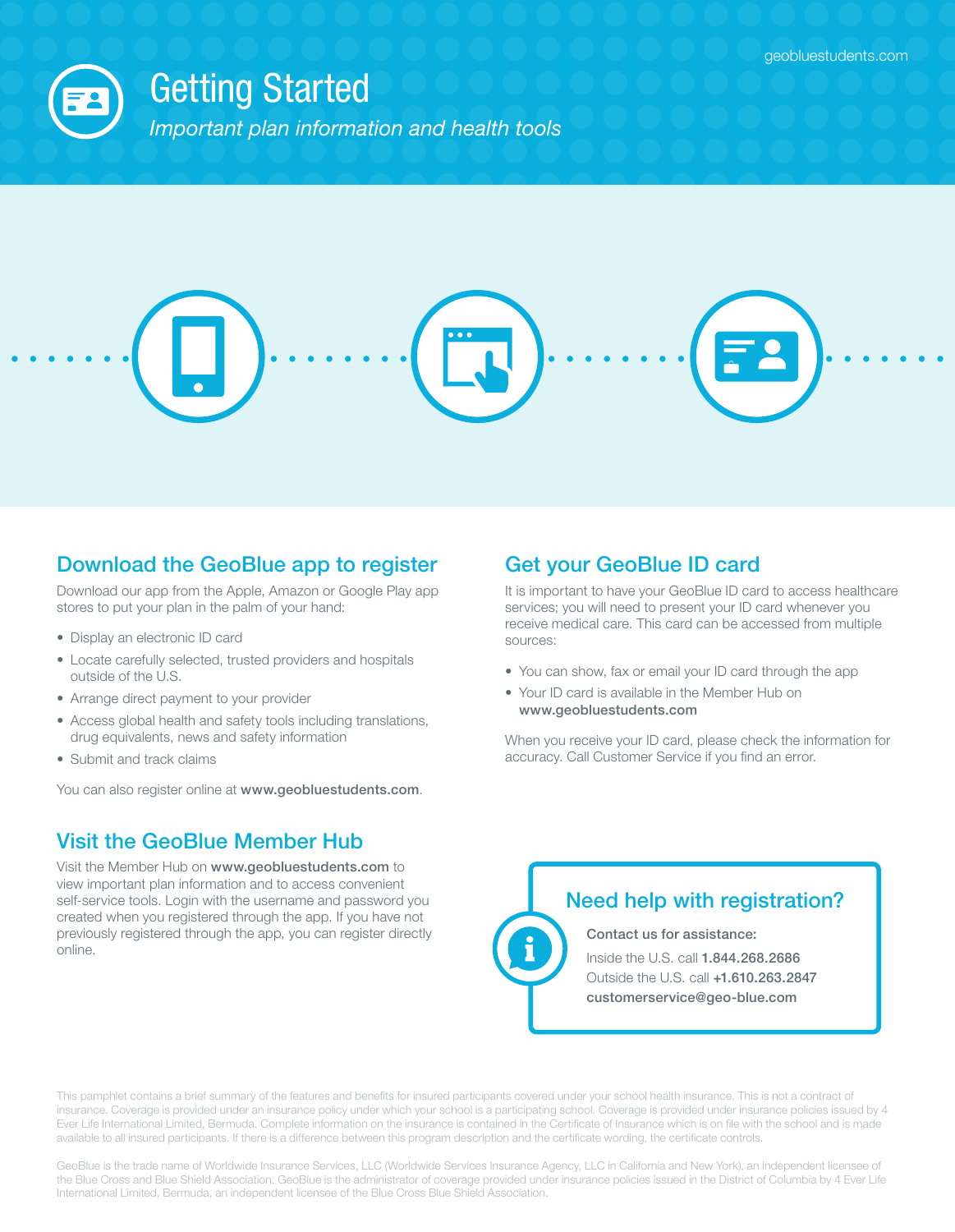

# Getting Care

*Get care when you are abroad: find providers and schedule appointments*

## 1. Find a provider

Outside the U.S. you have access to care through the GeoBlue provider network. To find a contracted doctor or facility, visit the "Provider Finder" section in the Member Hub on www.geobluestudents.com or in the app. For optimal service, request Direct Pay at least 48 hours prior to your appointment to avoid paying out-of-pocket for medical care and submitting claims.\*

Outside of the U.S. you are free to see any provider you choose without a reduction of benefits. If you see a non-contracted provider, you may have to pay out of pocket for treatment and submit a claim.

### 2. Schedule an appointment

To schedule an appointment, choose a participating provider or hospital through the Member Hub or app. Contact them directly using the information in their profile. After you make your appointment, contact us to provide the doctor's office with the information required to arrange Direct Pay. For optimal service, request Direct Pay at least 48 hours prior to your appointment. This is necessary when scheduling follow-up appointments as well. In many countries providers require payment at the time of the visit unless Direct Pay has been arranged.

Contact us to arrange for Direct Pay:

- Use www.geobluestudents.com or the GeoBlue app
- Email globalhealth@geo-blue.com
- Call collect on +1.610.254.8771
- Call toll free inside the U.S. on 1.800.257.4823

### 3. Request Direct Pay

To avoid paying up front for medical care and submitting a claim, arrange for Direct Pay:\*

- Use www.geobluestudents.com or the GeoBlue app to find a provider, view a profile and complete a request form
- Email globalhealth@geo-blue.com the name of your provider, the reason for your appointment and the date and time of your scheduled visit
- Call collect on +1.610.254.8771

*For optimal service, request Direct Pay at least 48 hours prior to your appointment.* 

#### In the event of a medical emergency

You should go immediately to the nearest physician or hospital and then call the Medical Assistance phone number for 24/7 care located on the back of your ID card. We will then take the appropriate action to assist and monitor your medical care until the situation is resolved.

*\*Members are required to pay any applicable copayments, coinsurance or deductibles at the time of service.*

GeoBlue is the trade name of Worldwide Insurance Services, LLC (Worldwide Services Insurance Agency, LLC in California and New York), an independent licensee of the Blue Cross and Blue Shield Association. GeoBlue is the administrator of coverage provided under insurance policies issued in the District of Columbia by 4 Ever Life *International Limited, Bermuda, an independent licensee of the Blue Cross Blue Shield Association.*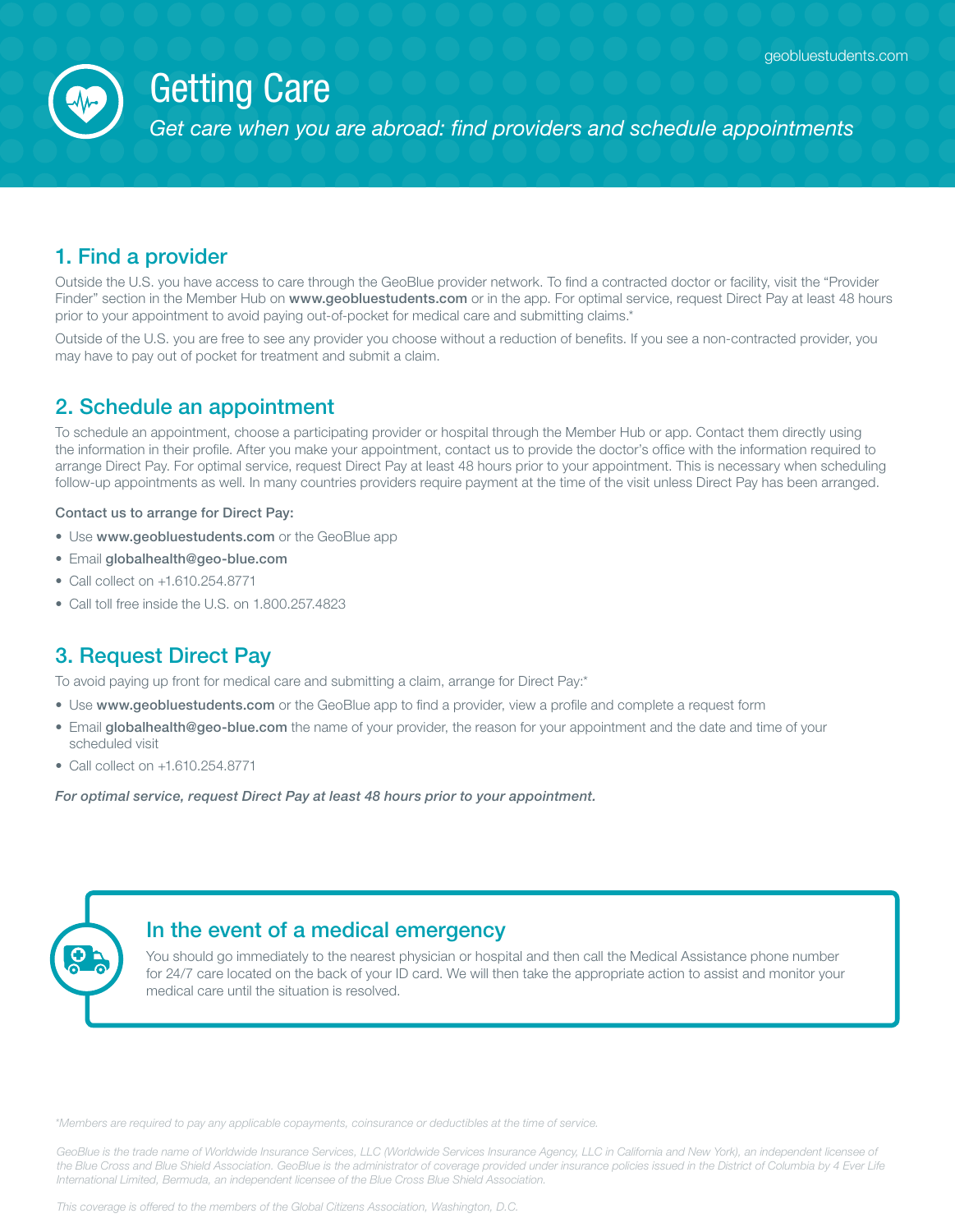

# Getting Care

*Get care when you are abroad: prescriptions, assistance and other services*

### Prescription benefits

Your prescription medications are covered at 100%.\* Simply pay out of pocket and submit a claim for reimbursement. Submit claims electronically using the GeoBlue app or the "File an eClaim" link on the Member Hub. If you prefer to submit a paper claim form, click "How to File a Claim" in the Member Hub on www.geobluestudents.com to download the appropriate claim form.

#### Service requests

If you need assistance with any non-urgent medical issue, you can submit a service request directly to our Global Health and Safety team. Common service requests include help managing prescriptions and finding specialists overseas.

To place a service request, visit the "Service Requests" section in the Member Hub on www.geobluestudents.com.

#### Assistance with appointment scheduling

While it's often easier to set up your own appointments, we can help when you are unsure about where to seek care. You may have a new diagnosis, be in a remote area with limited options, in need of translation, or struggling to adapt to your new surroundings.

To request help scheduling a convenient, cashless office visit with one of GeoBlue's trusted English-speaking doctors. Contact us 24/7: +1.610.254.8771.

#### Political and natural disaster services

Your plan includes political and natural disaster evacuation services. If you experience a political event or a natural disaster, please contact us immediately:

- Call collect on +1.610.254.8771
- Call toll free inside the U.S. on 1.800.257.4823
- Email globalhealth@geo-blue.com

*The Political, Military and Natural Disaster Evacuation Services (PEND) are provided through Drum Cussac Group Ltd. (Drum), an independent third party, non-affiliated*  service provider based in the UK. Drum does not supply Blue Cross or Blue Shield products or other benefits, and is therefore solely responsible for and accepts all liability for PEND and other collateral services it provides. GeoBlue makes no warranty, express or implied, and accepts no responsibility resulting from the provision or *use of Drum PEND or other Drum services.*

*\*Certain limitations and exclusions apply to your coverage under this plan and may affect your coverage. Your Certificate of Insurance is on file with your school and in the Member Hub on www.geobluestudents.com.*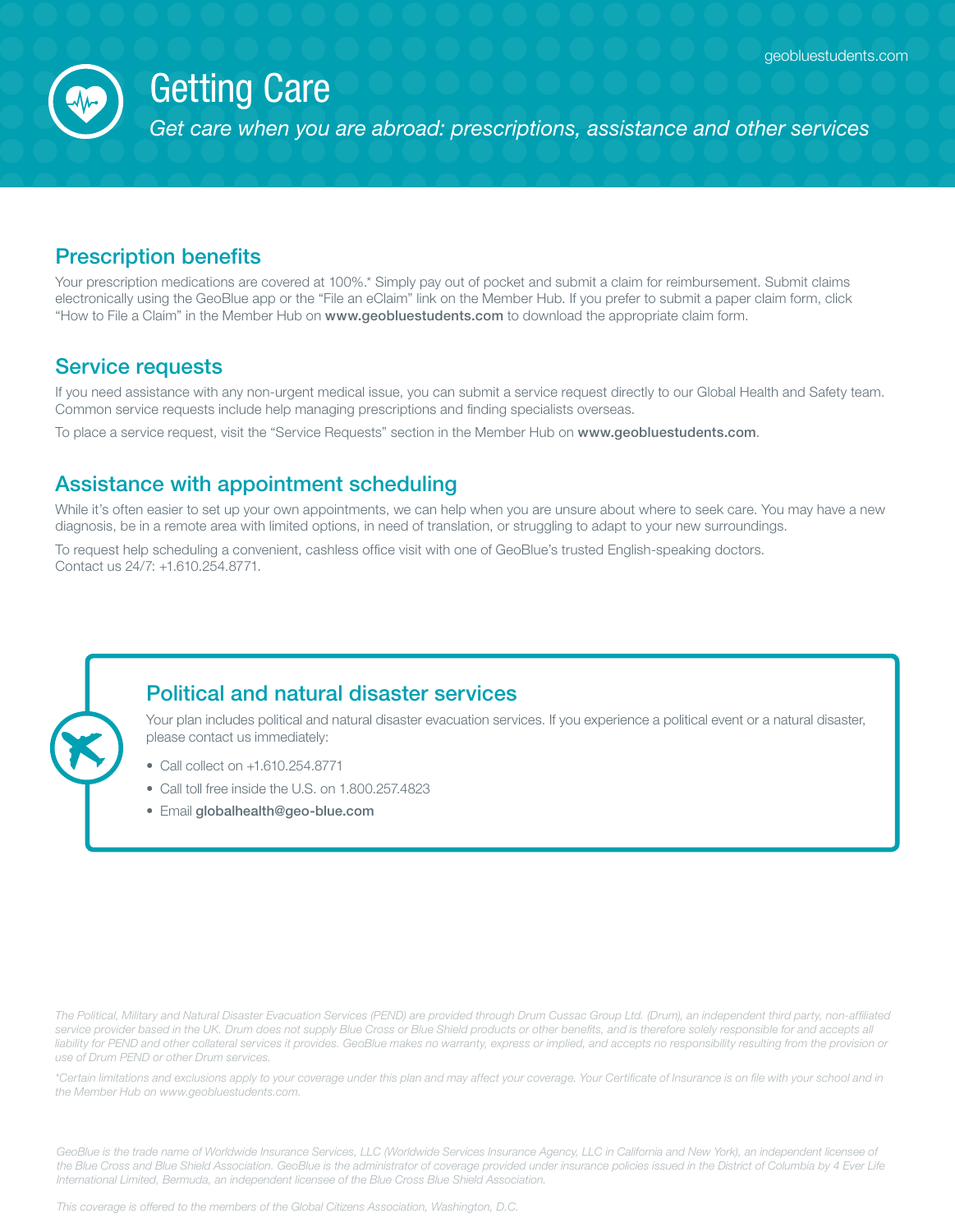# Accessing Self-Service Tools

*Convenient online and mobile tools*

### Find a doctor or facility

Review detailed profiles of contracted doctors to find the best match and then locate the office.

#### Translate medications

Find country-specific equivalents for prescription and over-the-counter medications.

### Translate medical terms and phrases

Translate hundreds of key medical phrases and terms into the most widely spoken languages with audio clips and transliterations.

### Understand health and security risks

Receive daily alerts detailing the latest security and health issues in your destination. View country or city profiles on crime, terrorism or natural disasters.

Visit www.geobluestudents.com or download the GeoBlue app to access self-service tools for navigating risks and finding the best care options.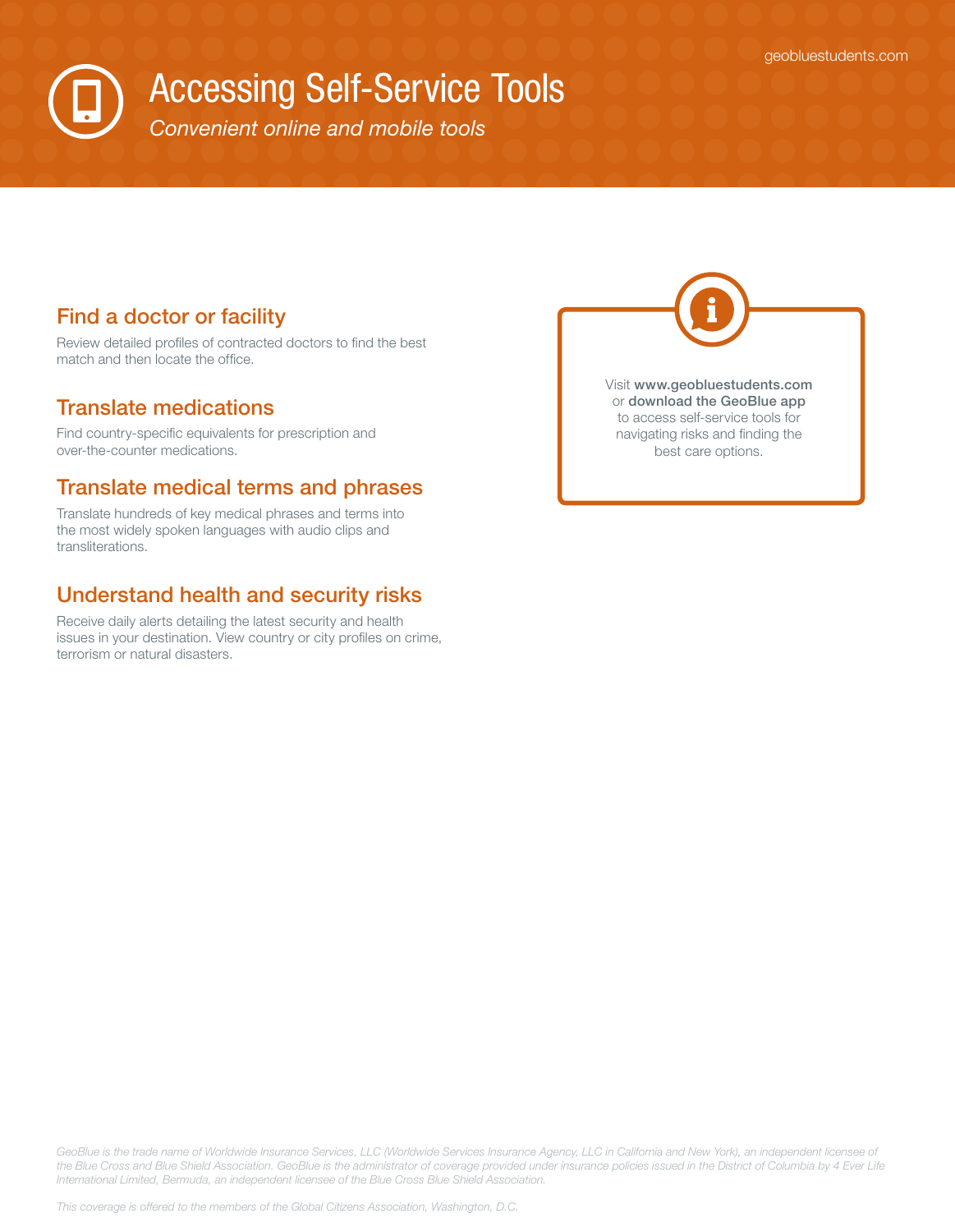

Submitting a Claim

*File a claim for reimbursement* 

### eClaims

You can quickly and conveniently submit claims electronically, through the app or through the Member Hub on www.geobluestudents.com. Scanned paper documents are delivered directly to our Claims Department and your eClaims are saved in the Claims section of the Member Hub.

Choose "Claims" in the GeoBlue app or visit the "File an eClaim" section of the Member Hub on www.geobluestudents.com.

### Email and fax

If you prefer to submit a claim via email or fax, a printable claim form and detailed instructions are available in the Member Hub on www.geobluestudents.com.

Visit the "How to File a Claim" section of the Member Hub on www.geobluestudents.com and click "How do you file a claim with GeoBlue?" to download the appropriate claim form.

Email: claims@geo-blue.com

Fax: +1.610.482.9623

### Postal mail

If you prefer to submit a claim via postal mail, a printable claim form and detailed instructions are available in the Member Hub on www.geobluestudents.com.

Visit the "How to File a Claim" section of the Member Hub on www.geobluestudents.com and click "How do you file a claim with GeoBlue?" to download the appropriate claim form.

#### Claims Incurred Outside the U.S., Puerto Rico and U.S. Virgin Islands:

GeoBlue, Attn: Claims Department, P.O. Box 1748, Southeastern, PA 19399-1748, USA.

### Checking the status of your claim

To check your claim status, choose "Claims" in the GeoBlue app or visit the "View My Claims" section of the Member Hub on www.geobluestudents.com.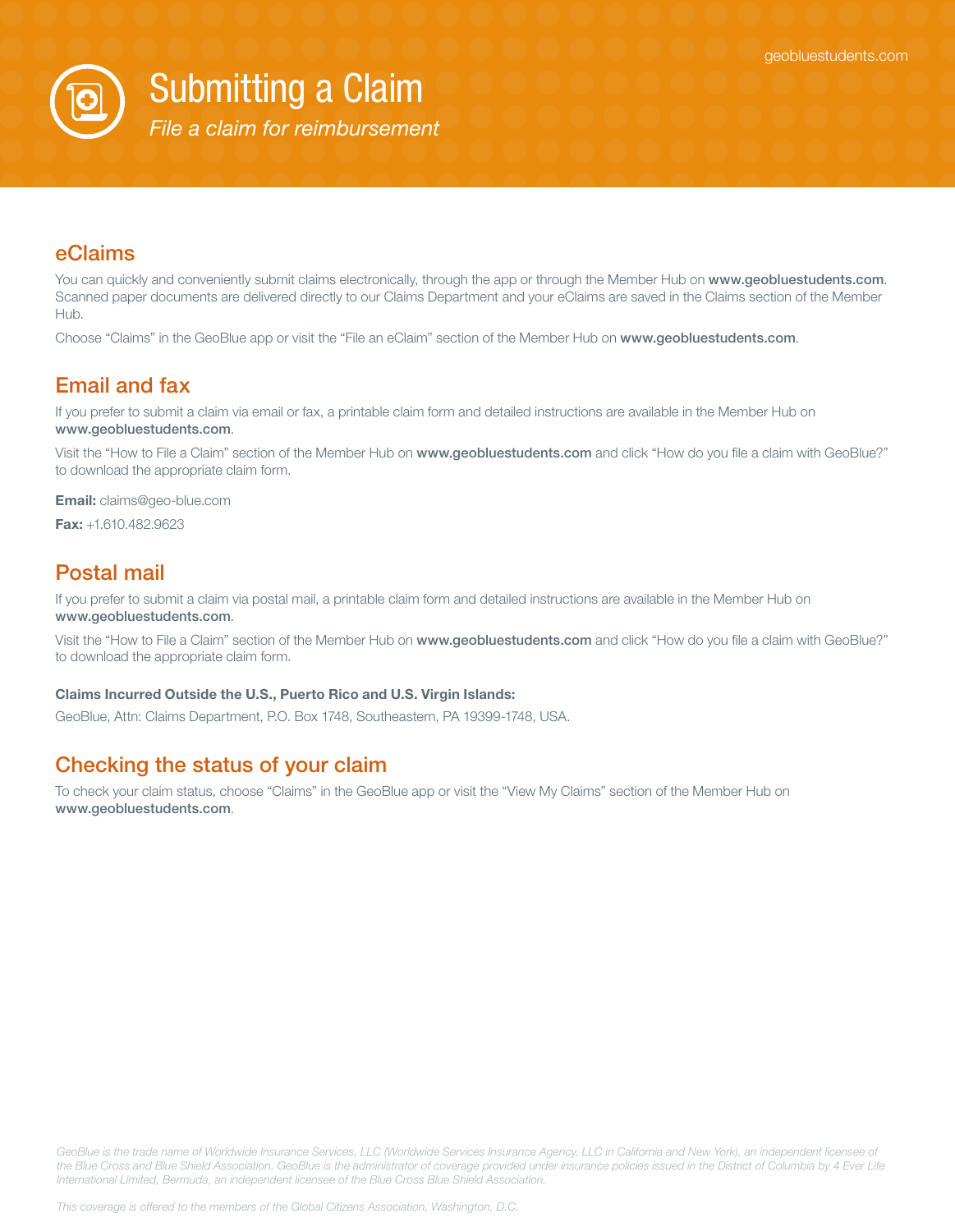

#### **ELIGIBLE CLASSES**

The Classes eligible for coverage available under this Individual Certificate are shown below. The coverages applicable to a Member's Participants are as shown in the Schedule of Benefits in the copy of the sample Individual Certificate attached to the Member's Group Certificate.

- **X** Class I: Eligible Study Abroad Student Participants and their Eligible Dependents enrolled in the Member's sponsored or approved travel program who are temporarily traveling outside of the United States.
- **X** Class II: Eligible Study Abroad Staff Participants and their Eligible Dependents providing direct support to the Member's sponsored or approved travel program who are temporarily traveling outside of the United States.

The Insurer maintains its right to investigate eligibility, student status and attendance records, or employment records to verify that the eligibility requirements have been met. If the Insurer discovers that the eligibility requirements have not been met, its only obligation is to refund premium.

Persons for whom coverage is prohibited under applicable law will not be considered eligible under this plan.

|                                                       | Limits                                                 | Limits                                                 | Limits                                                 |
|-------------------------------------------------------|--------------------------------------------------------|--------------------------------------------------------|--------------------------------------------------------|
|                                                       | Individual Insured                                     | Spouse                                                 | Dependent Child(ren)                                   |
| <b>MEDICAL EXPENSES</b>                               |                                                        |                                                        |                                                        |
| Coverage Year Limit                                   | \$100,000                                              | \$100,000                                              | \$100,000                                              |
| Coverage Year Deductible                              | \$0 per Coverage Year                                  | \$0 per Coverage Year                                  | \$0 per Coverage Year                                  |
| <b>EMERGENCY MEDICAL</b><br><b>EVACUATION</b>         | Maximum Benefit up to<br>\$1,000,000 per Coverage Year | Maximum Benefit up to<br>\$1,000,000 per Coverage Year | Maximum Benefit up to<br>\$1,000,000 per Coverage Year |
| <b>EMERGENCY FAMILY TRAVEL</b><br><b>ARRANGEMENTS</b> | Maximum Benefit up to \$10,000<br>per Coverage Year    | Maximum Benefit up to \$10,000<br>per Coverage Year    | Maximum Benefit up to \$10,000<br>per Coverage Year    |
| <b>REPATRIATION OF MORTAL</b><br><b>REMAINS</b>       | Maximum Benefit up to \$250,000<br>per Coverage Year   | Maximum Benefit up to \$250,000<br>per Coverage Year   | Maximum Benefit up to \$250,000<br>per Coverage Year   |
| <b>ACCIDENTAL DEATH &amp;</b><br><b>DISMEMBERMENT</b> | Maximum Benefit:<br>Principal Sum up to \$10,000       | Maximum Benefit:<br>Principal Sum up to \$5,000        | Maximum Benefit:<br>Principal Sum up to \$1,000        |

All benefits and limits are stated per Individual Insured or Eligible Dependent (Covered Person).

This pamphlet contains a brief summary of the features and benefits for insured participants covered under your school health insurance. This is not a contract of insurance. Coverage is provided under an insurance policy under which your school is a participating school. Coverage is provided under insurance policies issued by 4 Ever Life International Limited, Bermuda. Complete information on the insurance is contained in the Certificate of Insurance which is on file with the school and is made available to all insured participants. If there is a difference between this program description and the certificate wording, the certificate controls.

GeoBlue is the trade name of Worldwide Insurance Services, LLC (Worldwide Services Insurance Agency, LLC in California and New York), an independent licensee of the Blue Cross and Blue Shield Association. GeoBlue is the administrator of coverage provided under insurance policies issued in the District of Columbia by 4 Ever Life International Limited, Bermuda, an independent licensee of the Blue Cross Blue Shield Association.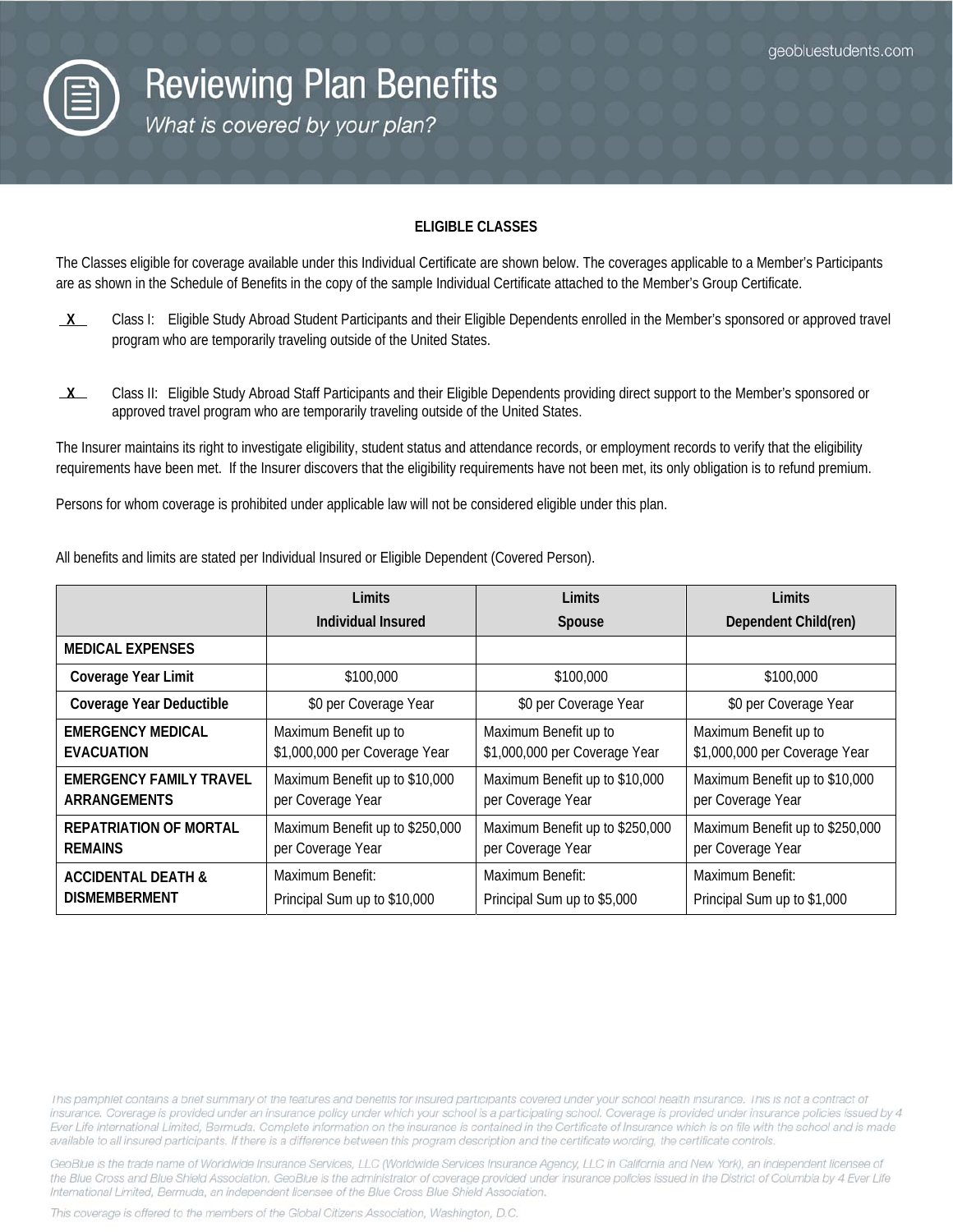

# **Reviewing Plan Benefits**

What is covered by your plan?

| COVERAGE A – MEDICAL EXPENSES                     | <b>Certificate Limits</b>   |
|---------------------------------------------------|-----------------------------|
| <b>Physician Office Visits</b>                    | 100% of Reasonable Expenses |
| <b>Inpatient Hospital Services</b>                | 100% of Reasonable Expenses |
| <b>Hospital and Physician Outpatient Services</b> | 100% of Reasonable Expenses |
| <b>Emergency Hospital Services</b>                | 100% of Reasonable Expenses |

**The benefits listed below are subject to coverage maximums, Deductible, Coinsurance, and Copayments listed in Tables 1 & 2 above.**

| <b>MEDICAL EXPENSES</b>                                                              | <b>Covered Person</b>                                                           |
|--------------------------------------------------------------------------------------|---------------------------------------------------------------------------------|
| Maternity Care for a Covered Pregnancy                                               | Reasonable Expenses                                                             |
| Inpatient treatment of mental and nervous disorders including<br>substance abuse     | Reasonable Expenses                                                             |
| Outpatient treatment of mental and nervous disorders including<br>substance abuse    | Reasonable Expenses                                                             |
| Treatment of specified therapies, including acupuncture and<br>Physiotherapy         | Reasonable Expenses up to 20 visits per Coverage Year on an<br>Outpatient basis |
| Annual cervical cytology screening for women 18 and older                            | 100% of Reasonable Expenses                                                     |
| Low dose mammography screening, one baseline mammogram<br>and one mammogram per year | 100% of Reasonable Expenses                                                     |
| <b>Colorectal cancer screenings</b>                                                  | 100% of Reasonable Expenses                                                     |
| <b>Diabetic Supplies/Education</b>                                                   | 100% of Reasonable Expenses                                                     |
| Prostate screening tests                                                             | 100% of Reasonable Expenses                                                     |
| <b>Child Preventive and Primary Care Services</b>                                    | 100% of Reasonable Expenses                                                     |
| <b>Breast Reconstruction due to Mastectomy</b>                                       | 100% of Reasonable Expenses                                                     |
| Repairs to sound, natural teeth required due to an Injury                            | 100% of Reasonable Expenses up to \$500 per Coverage Year<br>maximum            |
| Dental Treatment (including extractions) to alleviate pain                           | 100% of Reasonable Expenses up to \$500 per Coverage Year<br>maximum            |

This pamphlet contains a brief summary of the features and benefits for insured participants covered under your school health insurance. This is not a contract of insurance. Coverage is provided under an insurance policy under which your school is a participating school. Coverage is provided under insurance policies issued by 4 Ever Life International Limited, Bermuda. Complete information on the insurance is contained in the Certificate of Insurance which is on file with the school and is made available to all insured participants. If there is a difference between this program description and the certificate wording, the certificate controls.

GeoBlue is the trade name of Worldwide Insurance Services, LLC (Worldwide Services Insurance Agency, LLC in California and New York), an independent licensee of the Blue Cross and Blue Shield Association. GeoBlue is the administrator of coverage provided under insurance policies issued in the District of Columbia by 4 Ever Life International Limited, Bermuda, an independent licensee of the Blue Cross Blue Shield Association.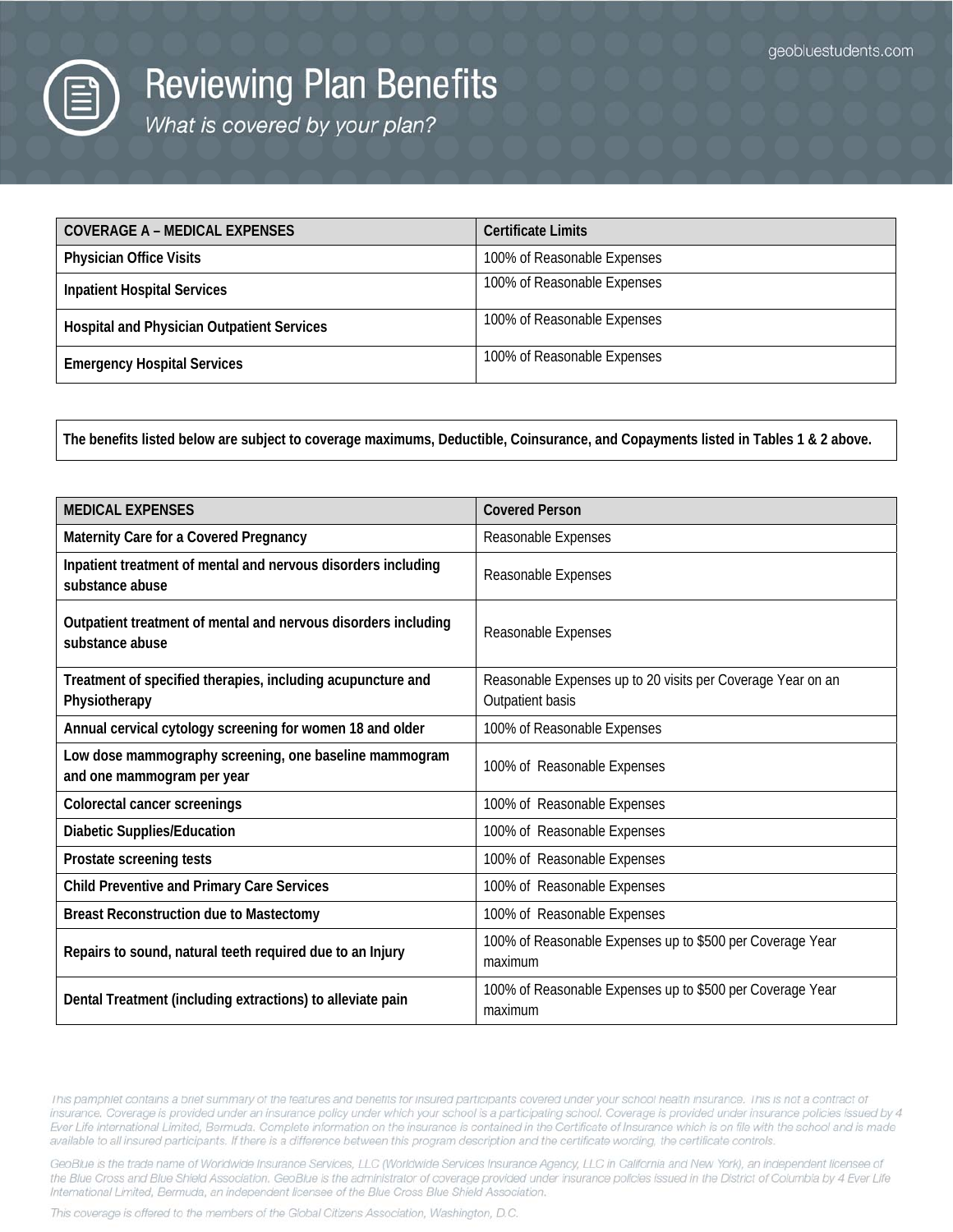

# **Reviewing Plan Benefits**

What is covered by your plan?

| <b>MEDICAL EXPENSES</b>                                                         | <b>Covered Person</b>                                                   |
|---------------------------------------------------------------------------------|-------------------------------------------------------------------------|
| Outpatient prescription drugs including oral contraceptives and<br>devices      | 100% of actual charge                                                   |
| Medical treatment received in the Home Country, if NOT covered<br>by Other Plan | 100% of Reasonable Expenses up to \$10,000 per Coverage Year<br>maximum |

#### **GENERAL CERTIFICATE EXCLUSIONS**

Unless specifically provided for elsewhere under the Certificate, the Certificate does not cover loss caused by or resulting from, nor is any amount charged for, any of the following:

- 1. Expenses incurred in excess of Reasonable Expenses.
- 2. Services or supplies that the Insurer considers to be Experimental or Investigative.
- 3. Expenses incurred prior to the beginning of the current Period of Coverage or after the end of the current Period of Coverage except as described in Covered General Medical Expenses and Limitations and Extension of Benefits.
- 4. Preventative medicines, routine physical examinations, or any other examination where there are no objective indications of impairment in normal health, including routine care of a newborn infant, unless otherwise noted.
- 5. Services and supplies not Medically Necessary for the diagnosis or treatment of a Sickness or Injury, unless otherwise noted.
- 6. Surgery for the correction of refractive error and services and prescriptions for eye examinations, eye glasses or contact lenses or hearing aids, except when Medically Necessary for the Treatment of an Injury.
- 7. Cosmetic surgery and therapies. Cosmetic surgery or therapy is defined as surgery or therapy performed to improve or alter appearance or selfesteem or to treat psychological symptomatology or psychosocial complaints related to one's appearance.
- 8. Surgical breast reduction, breast augmentation, breast implants or breast prosthetic devices, except as specifically provided for in the Certificate.
- 9. Expenses incurred for elective treatment or elective surgery except as specifically provided elsewhere in the Certificate and performed while the Certificate is in effect.
- 10. Elective termination of pregnancy.
- 11. For diagnostic investigation or medical treatment for reproductive services, infertility, fertility, or for male or female voluntary sterilization procedures, or the reversal male or female voluntary sterilization procedures.
- 12. Expenses incurred for, or related to gender reassignment surgery.
- 13. Organ or tissue transplant.
- 14. Participating in an illegal occupation or committing or attempting to commit a felony.
- 15. While traveling against the advice of a Physician, while on a waiting list for a specific treatment, or when traveling for the purpose of obtaining medical treatment.
- 16. The diagnosis or treatment of Congenital Conditions, except for a newborn child insured under the Certificate.
- 17. Treatment to the teeth, gums, jaw or structures directly supporting the teeth, including surgical extraction's of teeth, TMJ dysfunction or skeletal irregularities of one or both jaws including orthognathia and mandibular retrognathia, unless otherwise noted.

This pamphlet contains a brief summary of the features and benefits for insured participants covered under your school health insurance. This is not a contract of insurance. Coverage is provided under an insurance policy under which your school is a participating school. Coverage is provided under insurance policies issued by 4 Ever Life International Limited, Bermuda. Complete information on the insurance is contained in the Certificate of Insurance which is on file with the school and is made available to all insured participants. If there is a difference between this program description and the certificate wording, the certificate controls.

GeoBlue is the trade name of Worldwide Insurance Services, LLC (Worldwide Services Insurance Agency, LLC in California and New York), an independent licensee of the Blue Cross and Blue Shield Association. GeoBlue is the administrator of coverage provided under insurance policies issued in the District of Columbia by 4 Ever Life International Limited, Bermuda, an independent licensee of the Blue Cross Blue Shield Association.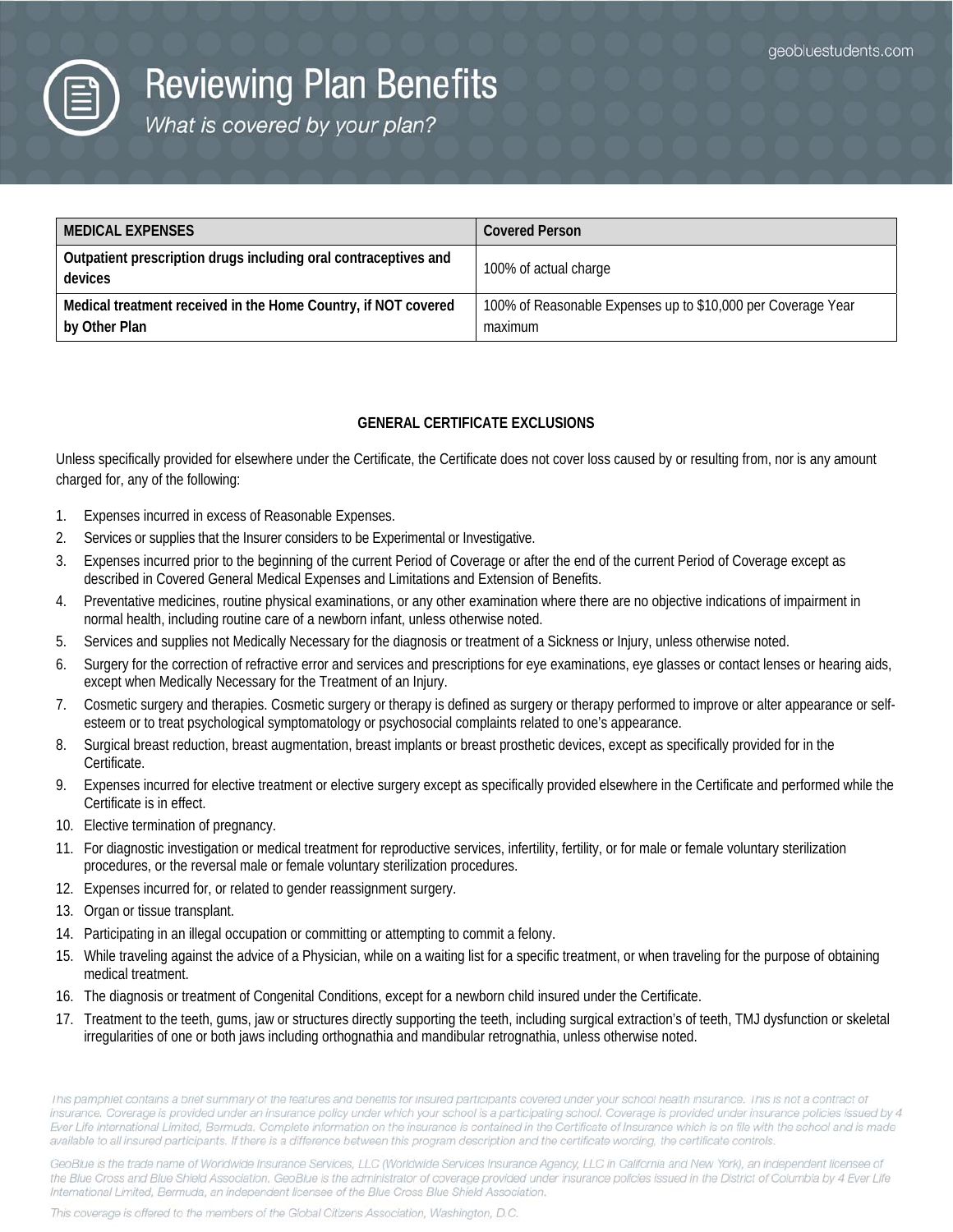

# **Reviewing Plan Benefits**

What is covered by your plan?

- 18. Expenses incurred in connection with weak, strained or flat feet, corns or calluses.
- 19. Diagnosis and treatment of acne.
- 20. Diagnosis and treatment of sleep disorders.
- 21. Expenses incurred for, or related to, services, treatment, education testing, or training related to learning disabilities or developmental delays.
- 22. Expenses incurred for the repair or replacement of existing artificial limbs, orthopedic braces, or orthotic devices.
- 23. Deviated nasal septum, including submucous resection and/or surgical correction, unless treatment is due to or arises from an Injury.
- 24. Expenses incurred for any services rendered by a family member or a Covered Person's immediate family or a person who lives in the Covered Person's home.
- 25. Loss due to an act of war; service in the armed forces of any country or international authority and Participation in a Riot or Civil Commotion.
- 26. Riding in any aircraft, except as a passenger on a regularly scheduled airline or charter flight.
- 27. Loss arising from
	- a. participating in any professional sport, contest or competition;
	- b. while participating in any practice or condition program for such sport, contest or competition;
	- c. SCUBA diving, sky diving, mountaineering (where ropes and climbing equipment are customarily used), ultra-light aircraft, parasailing, sailplaning/gliders, hang gliding, parachuting, or bungee jumping.
- 28. Medical Treatment Benefits provision for loss due to or arising from a motor vehicle Accident if the Covered Person operated the vehicle without a proper license in the jurisdiction where the Accident occurred.
- 29. Under the Accidental Death and Dismemberment provision, for loss of life or dismemberment for or arising from an Accident in the Covered Person's Home Country.
- 30. Inpatient room and board charges in connection with a Hospital stay primarily for diagnostic tests which could have been performed safely on an outpatient basis.
- 31. Telephone, e-mail, and Internet consultations unless specifically approved by the Administrator due to limited resources while located in a country outside of the United States.
- 32. Orthopedic shoes (except when joined to braces) or shoe inserts, including orthotics.
- 33. To the extent that such payments would be prohibited by law.

This pamphlet contains a brief summary of the features and benefits for insured participants covered under your school health insurance. This is not a contract of insurance. Coverage is provided under an insurance policy under which your school is a participating school. Coverage is provided under insurance policies issued by 4 Ever Life International Limited, Bermuda. Complete information on the insurance is contained in the Certificate of Insurance which is on file with the school and is made available to all insured participants. If there is a difference between this program description and the certificate wording, the certificate controls.

GeoBlue is the trade name of Worldwide Insurance Services, LLC (Worldwide Services Insurance Agency, LLC in California and New York), an independent licensee of the Blue Cross and Blue Shield Association. GeoBlue is the administrator of coverage provided under insurance policies issued in the District of Columbia by 4 Ever Life International Limited, Bermuda, an independent licensee of the Blue Cross Blue Shield Association.